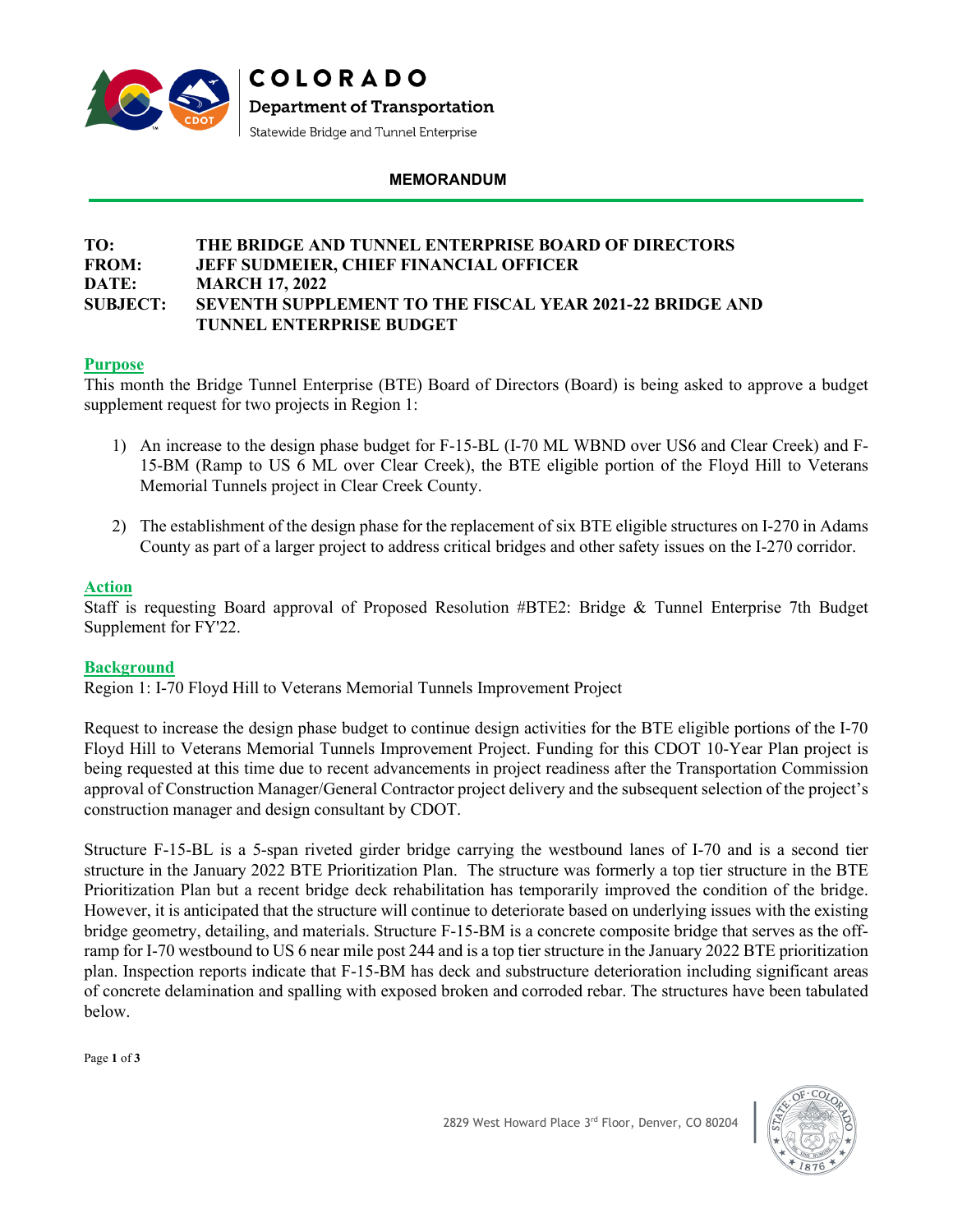| Structure ID | Description                              | Deck Area (sq. ft.) | Year Built |
|--------------|------------------------------------------|---------------------|------------|
| $F-15-BL$    | I 70 ML Westbound over US 6, Clear Creek | 18,428              | 1959       |
| $F-15-BM$    | Ramp to US 6 ML over Clear Creek         | 5,488               | 1959       |
|              | Total                                    | 23,916              |            |

This budget request was developed based on an estimated BTE eligible proportional share of project design costs based on the current preferred design alternative. The need for additional incremental design phase funding requests will be re-evaluated as design progresses and the BTE eligible project scope is further refined.

**I-70 West Bound over Clear Creek in Clear Creek County (F-15-BL, F-15-BM) (No New structure assigned) (SAP Project # 22716/1000…)** *Budget Components by Phase, Funding Program, Fiscal Year*

|                                    |                            |                   |                            | <b>BE Supplement Action</b> |  |                |  |                  |    |                          |               |             |
|------------------------------------|----------------------------|-------------------|----------------------------|-----------------------------|--|----------------|--|------------------|----|--------------------------|---------------|-------------|
| Phase                              | Funding<br>Current         |                   | Year of Budget             |                             |  |                |  |                  |    | Total                    | Revised       | Expended    |
| of Work                            | Program                    | Budget            |                            | FY 2022                     |  | FY 2023        |  | FY 2024          |    | Request                  | <b>Budget</b> | To-Date     |
|                                    | <b>FASTER Bridge Funds</b> | $$1,455,100$ \ \$ |                            | 10,000,000                  |  |                |  |                  |    | 10,000,000               | 11,455,100    | 1,406,888   |
| Design                             | Total Designl              | $$1,455,100$ \ \$ |                            | 10,000,000                  |  |                |  |                  |    | 10,000,000               | \$11,455,100  | \$1,406,888 |
| <b>Environmental</b>               | <b>FASTER Bridge Funds</b> | 667,900           |                            |                             |  |                |  |                  |    | $\overline{\phantom{a}}$ | 667,900       | 648,603     |
|                                    | <b>Total Construction</b>  | $667.900$ S       |                            |                             |  |                |  |                  |    | $\overline{\phantom{0}}$ | 667,900       |             |
| Total Project Budget & Expenditure |                            | \$2,123,000       |                            | 10.000.000                  |  |                |  |                  | Ŝ. | 10,000,000               | \$12,123,000  | \$1,406,888 |
|                                    |                            |                   | <b>Year of Expenditure</b> |                             |  |                |  |                  |    | Total                    |               |             |
|                                    |                            |                   |                            | FY 2022                     |  | FY 2023        |  | FY 2024, FY 2025 |    | Reauest                  |               |             |
|                                    |                            |                   |                            | 125,000                     |  | $4,043,750$ \$ |  | 5,831,250        | Ŝ  | 10,000,000               |               |             |

Region 1: I-270 Critical Bridges Project

Request to establish the design phase for the replacement of the E-17-ID, E-17-IE, E-17-IF, E-17-IH, E-17-IG and E-17-IJ bridges on I-270 in Adams County to fund the project through preliminary design. All six bridges are top tier structures in the January 2022 Prioritization Plan and have been tabulated below. In addition, two other non-BTE eligible bridges will also be replaced as part of the project using other funding sources. The I-270 Critical Bridges project is intended to accelerate the replacement of these eight bridges in advance of the separate I-270 Safety and Mobility Project (I-270) due to the severity of their condition. The I-270 project is also a CDOT 10-Year Plan project.

The structures are a high priority due to the increasing frequency and severity of planned and unplanned bridge deck repairs, which have created maintenance and safety concerns. The repairs also create disruptions to the traveling public resulting from the lane closures needed to perform the repairs.

| Structure ID | Description                         | Deck Area (sq. ft.) | Year Built |
|--------------|-------------------------------------|---------------------|------------|
| $E-17-ID$    | I 270 ML WBND over S. Platte River  | 12,518              | 1969       |
| $E-17-E$     | I 270 ML EBND over S. Platte River  | 12,518              | 1969       |
| $E-17-IF$    | I 270 ML WBND over Burlington Canal | 8,869               | 1969       |
| $E-17-IG$    | I 270 ML EBND over Burlington Canal | 8,869               | 1969       |
| $E-17-H$     | I 270 ML WBND over SH 265 ML & RR   | 14,951              | 1969       |
| $E-17-IJ$    | I 270 ML WBND over Service Rd. & RR | 13,692              | 1970       |
|              | Total:                              | 71,417              |            |